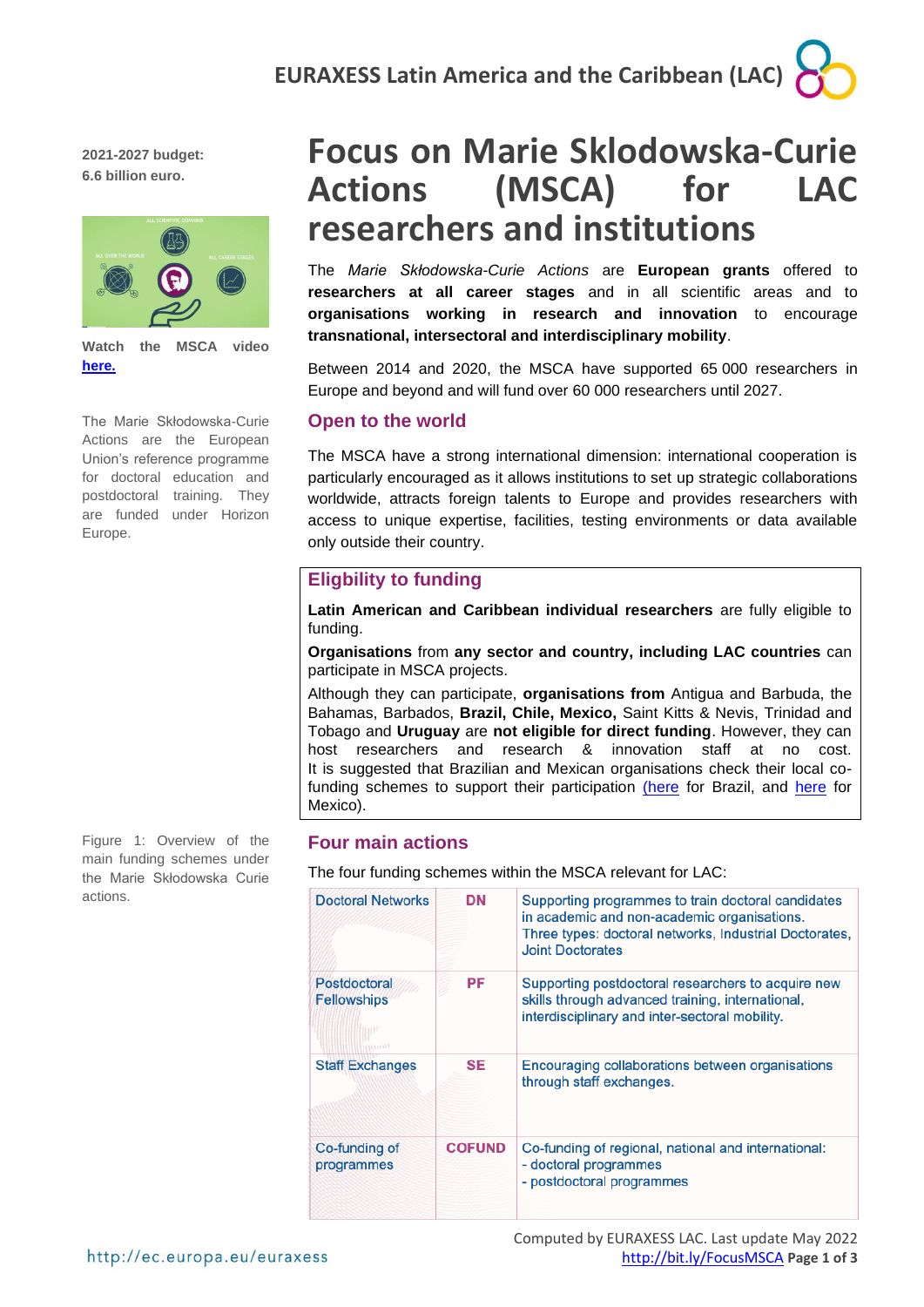

#### Useful links

**Marie Sklodowska-Curie Actions (MSCA) – European Commission's website** providing all relevant information regarding the Marie Sklodowska-Curie programmes, fellowships, calls and applications: [https://marie-sklodowska](https://marie-sklodowska-curie-actions.ec.europa.eu/)[curie-actions.ec.europa.eu/](https://marie-sklodowska-curie-actions.ec.europa.eu/)

Marie Sklodowska-Curie Actions **Frequently Asked Questions** [here.](https://mariesklodowskacurieactions.blogspot.com/)

Contact MSCA **National contact points (NCP)** in Europe or in LAC:

[bit.ly/HorizonEurope\\_NCP](http://bit.ly/Horizon_NCP)

and check the MSCA NCPs project website: <https://msca-net.eu/>

**Did you know Institutions in LAC could host researchers based in EU for up to 2 years at no cost?** This opportunity is offered by the [MSCA Global](https://marie-sklodowska-curie-actions.ec.europa.eu/actions/postdoctoral-fellowships) Postdoctoral [Fellowships,](https://marie-sklodowska-curie-actions.ec.europa.eu/actions/postdoctoral-fellowships) funded by the European Commission.



### **[Marie Curie Alumni](https://www.mariecuriealumni.eu/)  [Association –](https://www.mariecuriealumni.eu/) MCAA**

**Membership of the MCAA is free of charge**, and open to any past or present Marie Curie researcher.

So far, **local chapters exist in [Argentina,](mailto:argentina.chapter@mariecuriealumni.eu) [Brazil](mailto:brazil.chapter@mariecuriealumni.eu)**, **[Chile](mailto:chile.chapter@mariecuriealumni.eu)** and others are under creation.

# **MSCA - What's in it for Latin American and Caribbean researchers and institutions?**

**1.** Doctoral Networks [\(DN\)](https://bit.ly/MSCA_DN) fund doctoral training programmes, putting special emphasis on non-academic sector participation and the innovation dimension.

**LAC research institutions**: This action is meant primarily for groups of organisations such as universities, research centres or companies, that propose a research training network. Organisations from LAC can join any consortia made of a minimum of three European partners to submit a proposal.

**Latin American and Caribbean researchers**: can apply to the PhD positions created by these networks, either in an Industrial or Joint Doctorate. They are advertised on the **Euraxess Job portal.** 

**2.** Postdoctoral Fellowships [\(PF\)](https://bit.ly/MSCAPF) are for researchers with a PhD and up to 8 years of research experience to undertake their own research project at a host organisation in another country, thus gaining new skills through advanced training and possibly, intersectoral mobility.

**Researchers based in LAC** can apply for a European fellowship to perform a research stay of up to 2 years in Europe. Incentives support returning EU researchers.

**Researchers based in Europe** can apply for a Global fellowship to carry out research in a third country, such as any Latin American or Caribbean state, and return to Europe. They can also apply for a European fellowship for mobility within the [EU or Associated Countries to Horizon Europe](https://ec.europa.eu/info/funding-tenders/opportunities/docs/2021-2027/common/guidance/list-3rd-country-participation_horizon-euratom_en.pdf) (EU/AC).

**Secondments** worldwide and **placements** to spend up to 6 additional months in the non-academic sector (in the EU or Associated Countries) are possible.

**Research institutions from LAC** (all countries) are eligible to host postdoctoral researchers coming from the European Union and Associated countries (EU/AC) for up to two years.

**3.** Staff Exchanges [\(SE\)](https://bit.ly/MSCASE) enable international and intersectoral collaboration based on short-term staff exchanges between organisations worldwide.

**LAC research institutions** can join a consortium as associated partners and receive and send staff at no cost. Institutions from Bahamas, Barbados, Brazil, Chile, Mexico, Trinidad and Tobago and Uruguay can also join but do not receive direct funding from the European Commission.

**4.** Co-Funding of regional, national and international programmes (COFUND) calls are open to European research (funding) institutions.

**Organisations from LAC** can be associated partners in a proposal. COFUND supports doctoral or postdoctoral positions, which include transnational mobility.

**Researchers from LAC:** doctoral candidates can apply directly to the cofunded vacancies advertised on the [Euraxess Job portal,](https://euraxess.ec.europa.eu/jobs/search/field_is_eu_founded/h2020-marie-sk%C5%82odowska-curie-actions-867/field_is_eu_founded/h2020-marie-sk%C5%82odowska-curie-actions-cofund-868/field_is_eu_founded/he-msca-4834/field_is_eu_founded/he-msca-cofund-4835) while experienced researchers apply directly with the funding organisations.